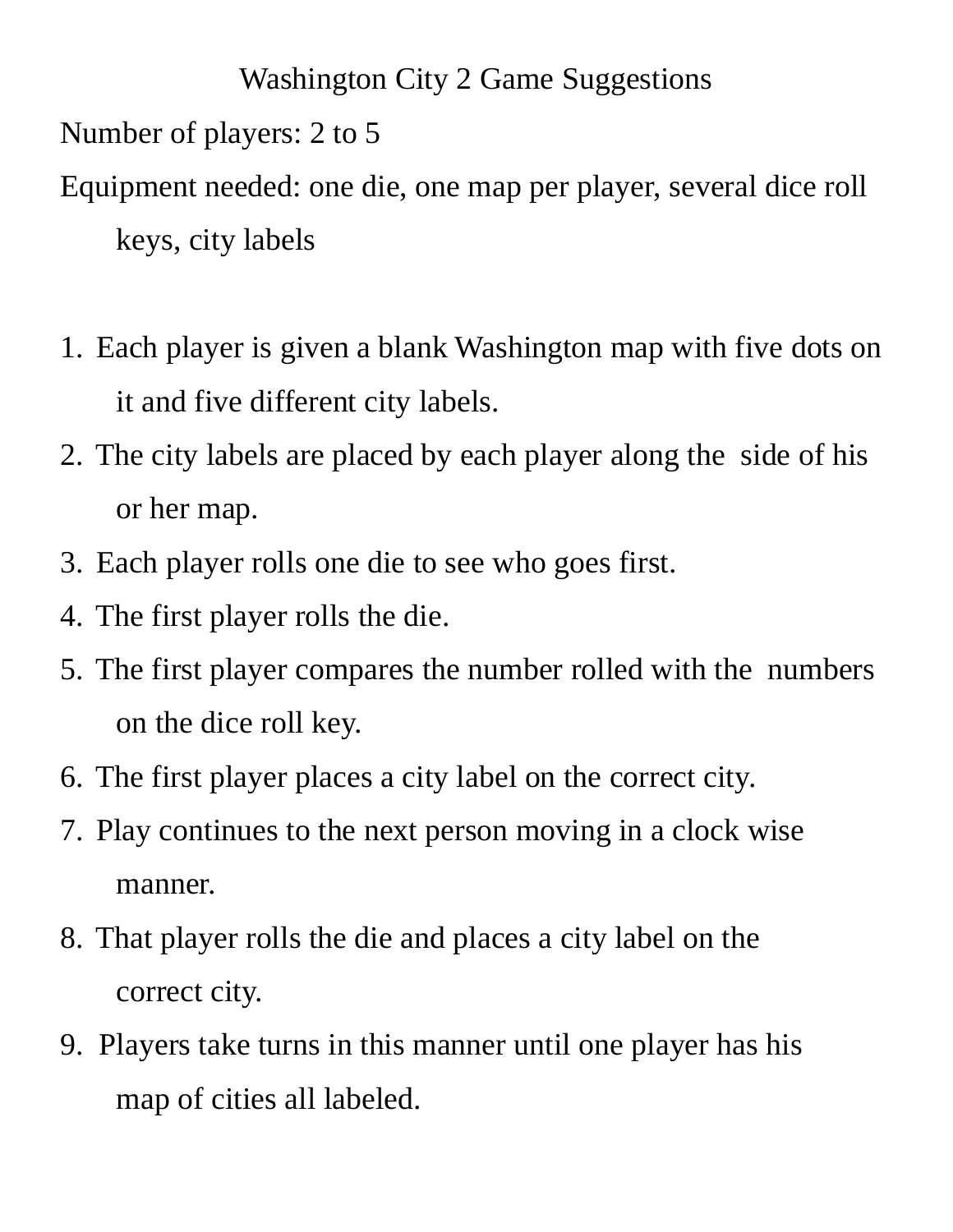| Bellingham | <b>Bellevue</b> | Spokane<br>Valley | <b>Tri Cities</b><br>(Kennewick, Pasco &<br>Richland) | Vancouver |
|------------|-----------------|-------------------|-------------------------------------------------------|-----------|
| Bellingham | <b>Bellevue</b> | Spokane<br>Valley | <b>Tri Cities</b><br>(Kennewick, Pasco &<br>Richland) | Vancouver |
| Bellingham | <b>Bellevue</b> | Spokane<br>Valley | <b>Tri Cities</b><br>(Kennewick, Pasco &<br>Richland) | Vancouver |
| Bellingham | <b>Bellevue</b> | Spokane<br>Valley | <b>Tri Cities</b><br>(Kennewick, Pasco &<br>Richland) | Vancouver |
| Bellingham | <b>Bellevue</b> | Spokane<br>Valley | <b>Tri Cities</b><br>(Kennewick, Pasco &<br>Richland) | Vancouver |
| Bellingham | <b>Bellevue</b> | Spokane<br>Valley | Tri Cities<br>(Kennewick, Pasco &<br>Richland)        | Vancouver |
| Bellingham | <b>Bellevue</b> | Spokane<br>Valley | Tri Cities<br>(Kennewick, Pasco &<br>Richland)        | Vancouver |
| Bellingham | <b>Bellevue</b> | Spokane<br>Valley | Tri Cities<br>(Kennewick, Pasco &<br>Richland)        | Vancouver |

Cut out city labels along the printed lines.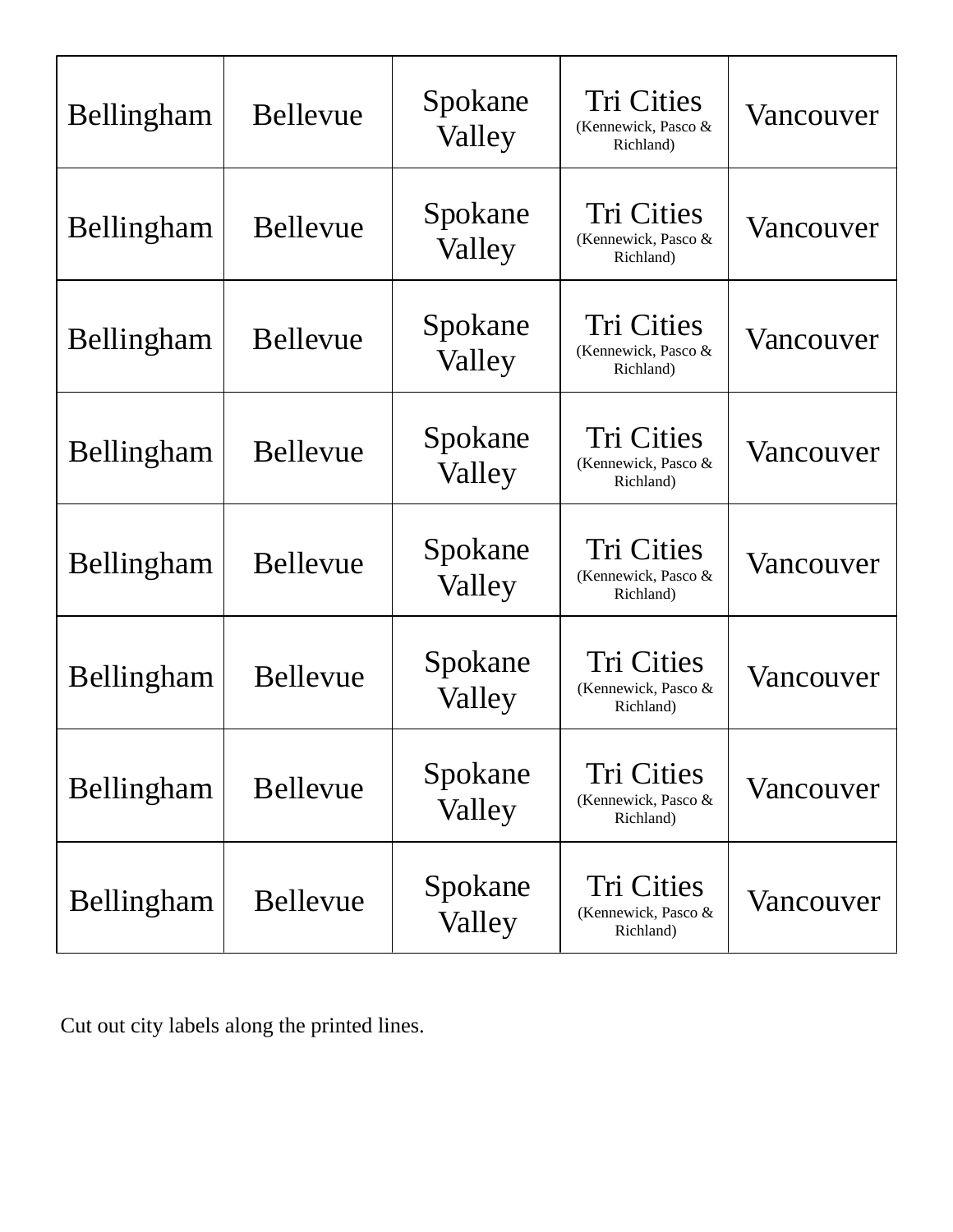## Dice Roll Key

| Roll           | City                  |  |  |
|----------------|-----------------------|--|--|
| $\mathbf{1}$   | <b>Bellevue</b>       |  |  |
| $\overline{2}$ | Bellingham            |  |  |
| 3              | <b>Spokane Valley</b> |  |  |
| $\overline{4}$ | <b>Tri Cities</b>     |  |  |
| 5              | Vancouver             |  |  |
| 6              | <b>You Pick</b>       |  |  |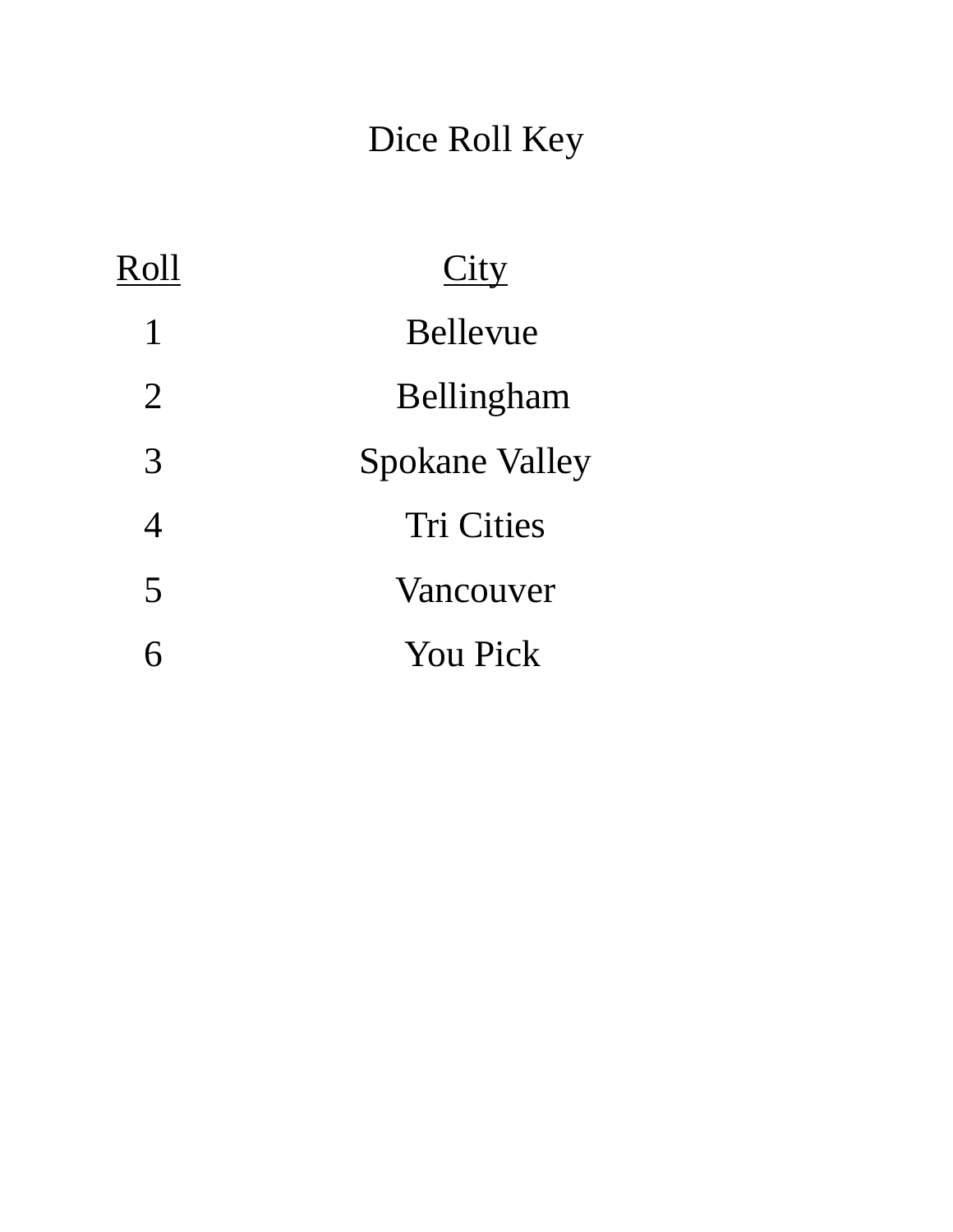